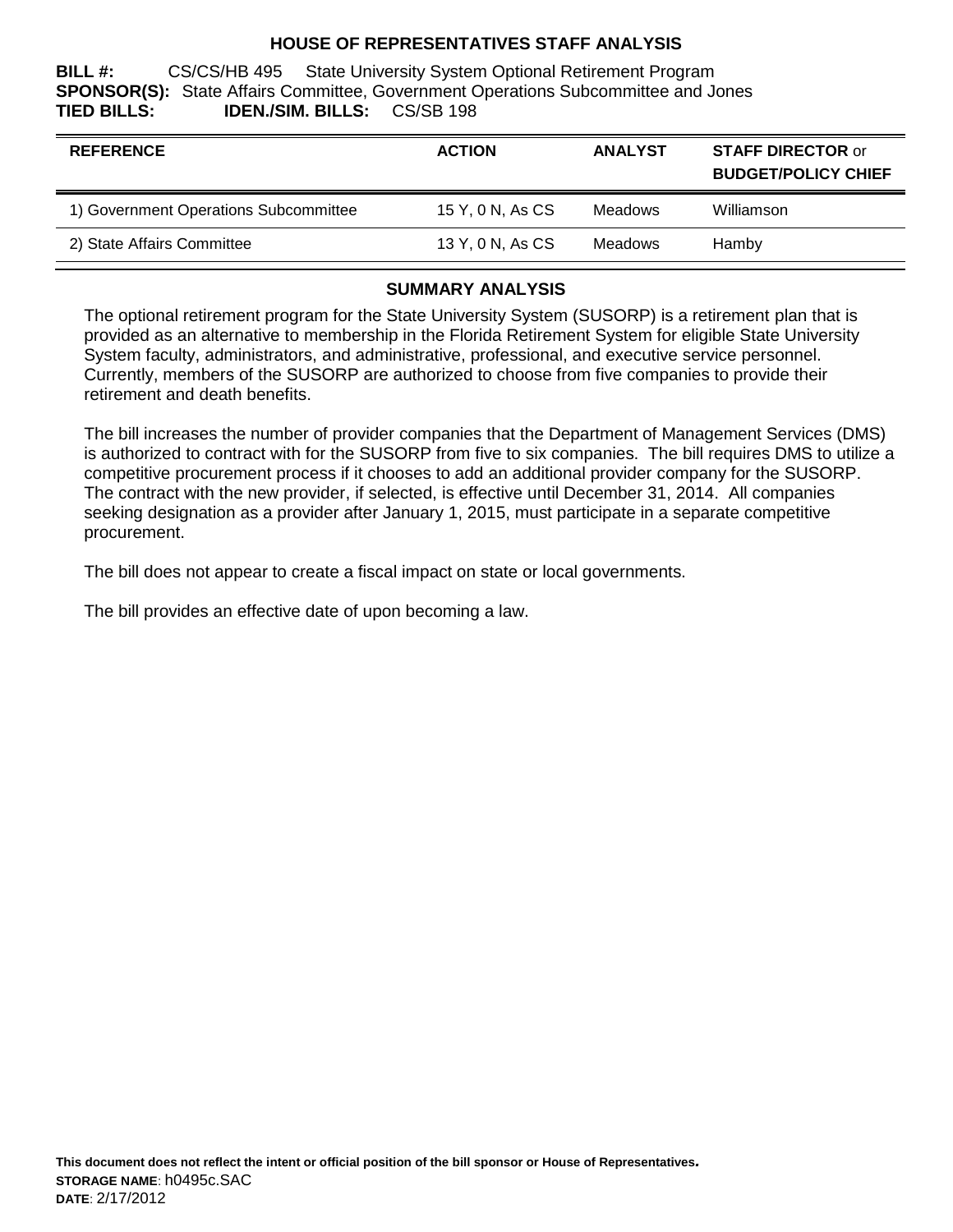#### **FULL ANALYSIS**

## **I. SUBSTANTIVE ANALYSIS**

#### A. EFFECT OF PROPOSED CHANGES:

#### **Present Situation**

The optional retirement program for the State University System (SUSORP or program) is a retirement plan that is provided as an alternative to membership in the Florida Retirement System (FRS) for eligible State University System faculty, administrators, and administrative, professional, and executive service personnel.<sup>1</sup> The SUSORP is a 403(b), Internal Revenue Code, qualified defined contribution plan that provides full and immediate vesting of all contributions submitted to the participating companies on behalf of the participant. $2$ 

SUSORP became effective July 1, 1984, for eligible State University System faculty and administrators. The program was expanded in 1988, to include the State University System Executive Service and in 1999, to include administrative and professional staff. The program was created to offer more portability to the employees being recruited by the State University System.<sup>3</sup>

Through this program, participants elect coverage as an alternative to membership in the FRS. $4$ Contracts providing retirement and death benefits may be purchased for eligible members of the SUSORP. 5

The Department of Management Services (DMS) is responsible for administering the program. The Board of Governors of the State University System (board) provides recommendations on contract providers for the SUSORP to DMS.<sup>6</sup> The recommendations must include:

- The nature and extent of the rights and benefits in relation to the required contributions; and
- The suitability of the rights and benefits to the needs of the participants and the interests of the  $\bullet$ institutions in the recruitment and retention of eligible employees.<sup>7</sup>

After receiving and considering the recommendations of the board, DMS must designate up to five companies that may offer contracts under the SUSORP. $8$  The investment products offered by provider companies are subject to review by the State Board of Administration.<sup>9</sup>

DMS indicates there are approximately 17,000 eligible members who have elected participation in the SUSORP, as of June 30, 2011.<sup>10</sup> SUSORP currently offers five investment provider choices. Those choices are:

- $\bullet$  ING (3,042 participants);
- Jefferson National Life Insurance Company (134 participants);
- MetLife Investors USA Insurance Company (1,853 participants);

 $\overline{a}$ 

<sup>1</sup> *See* s. 121.35(2)(a), F.S.

<sup>2</sup> *See* s. 121.35(1), F.S.

<sup>&</sup>lt;sup>3</sup> Information provided by telephone on January 27, 2012, by Mr. Garry Green, Operations & Management Consultant Manager, Division of Retirement, Research and Education Section, Department of Management Services.

<sup>&</sup>lt;sup>4</sup> SUSORP is available to certain instructional and research faculty, administrative and professional personnel, and the Chancellor and university presidents. *See* s. 121.35(2)(a), F.S. Faculty members at a college with faculty practice plans are required to participate in the program. *See* s. 121.051(1)(a)2., F.S.

<sup>&</sup>lt;sup>5</sup> Section 121.35(1), F.S.

 $6$  Section 121.35(6)(a), F.S.

<sup>&</sup>lt;sup>7</sup> Section 121.35(6)(a)1. and 2., F.S.

 $8$  Section 121.35(6)(b), F.S.

 $9^9$  Section 121.35 (6)(c), F.S.

<sup>&</sup>lt;sup>10</sup> Analysis of HB 495, Department of Management Services, October 27, 2011, at 1 (on file with the Government Operations Subcommittee). Information confirmed by telephone on December 15, 2011, by Mr. Todd Gunderson, Senior Benefits Analyst, Department of Management Services.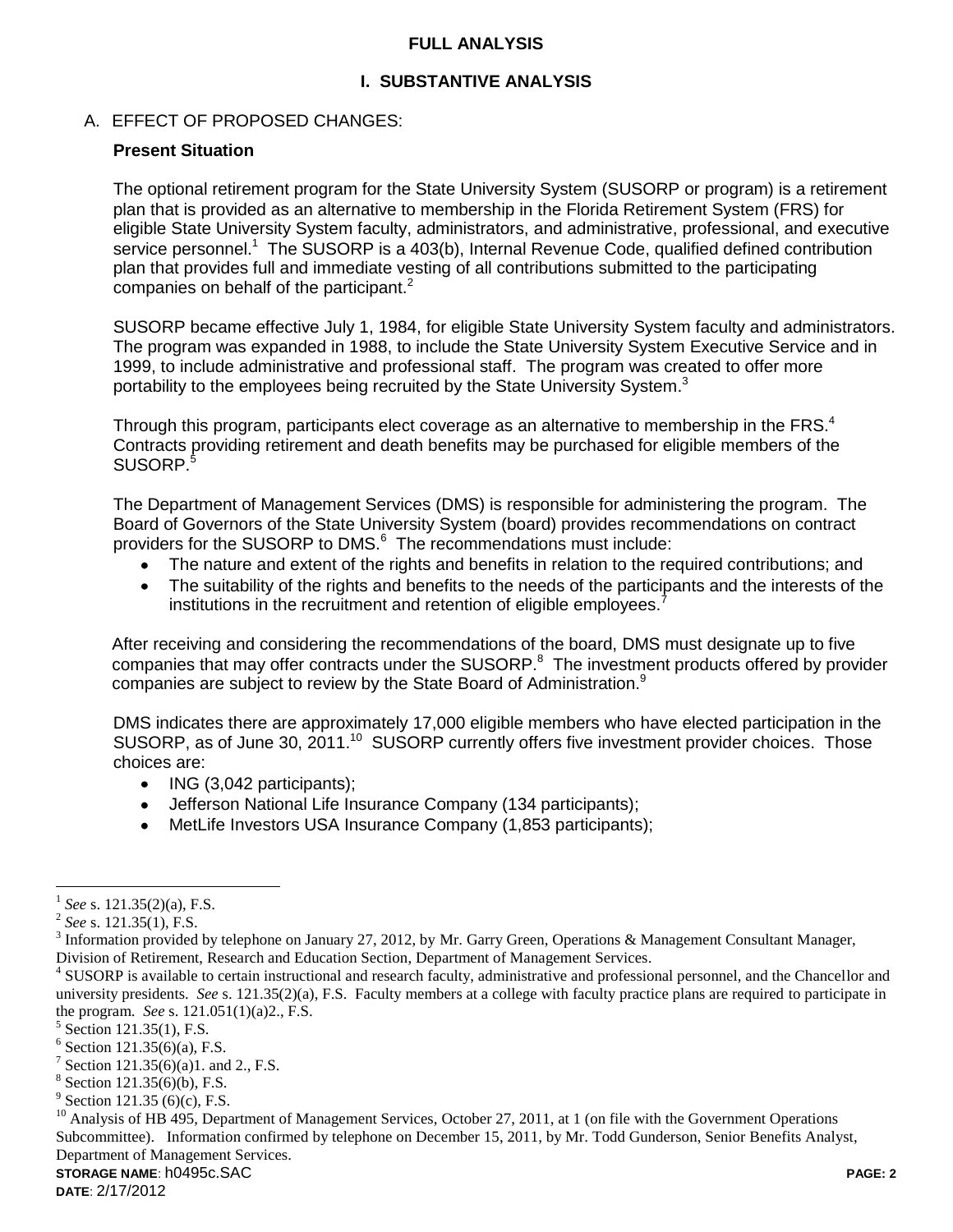- Teachers Insurance and Annuity Association College Retirement Equities Fund (TIAA-CREF) (8,870 participants); and
- VALIC Retirement  $(4,615$  participants).<sup>11</sup>

All contracts currently in place expire between March and December of  $2014$ <sup>12</sup>

### **Effect of the Proposed Changes**

The bill authorizes DMS to increase the number of authorized companies available for inclusion in the optional retirement program for the State University System from five companies to six. The bill requires DMS to utilize a competitive procurement process if it chooses to add an additional company as a provider. The contract with the new provider, if selected, is effective until December 31, 2014. All companies seeking designation as a provider after January 1, 2015, must participate in a separate competitive procurement.

B. SECTION DIRECTORY:

Section 1 amends s. 121.35, F.S., to increase the number of authorized companies from which contracts may be purchased under the SUSORP; to provide a procurement process for additional providers.

Section 2 provides an effective date of upon becoming a law.

# **II. FISCAL ANALYSIS & ECONOMIC IMPACT STATEMENT**

- A. FISCAL IMPACT ON STATE GOVERNMENT:
	- 1. Revenues:

None.

2. Expenditures:

None.

- B. FISCAL IMPACT ON LOCAL GOVERNMENTS:
	- 1. Revenues:

None.

2. Expenditures:

None.

C. DIRECT ECONOMIC IMPACT ON PRIVATE SECTOR:

None.

D. FISCAL COMMENTS:

DMS does not anticipate an actuarial impact should this bill pass, as the number of participants and the funds available for investment remain the same.<sup>13</sup> In addition, the Board of Governors of the State University System does not anticipate a fiscal impact on universities.<sup>14</sup>

**STORAGE NAME**: h0495c.SAC **PAGE: 3**  $12$  The VALIC contract expires March 2014, followed by MetLife in April 2014, with the remaining contracts all set to expire December 2014. Information provided by telephone on December 15, 2011, by Mr. Todd Gunderson, Senior Benefits Analyst, Department of Management Services.

 $\overline{a}$ 

<sup>11</sup> The number of participants cited is as of June 30, 2011. Information provided on December 15, 2011, by Mr. Todd Gunderson, Senior Benefits Analyst, Department of Management Services.